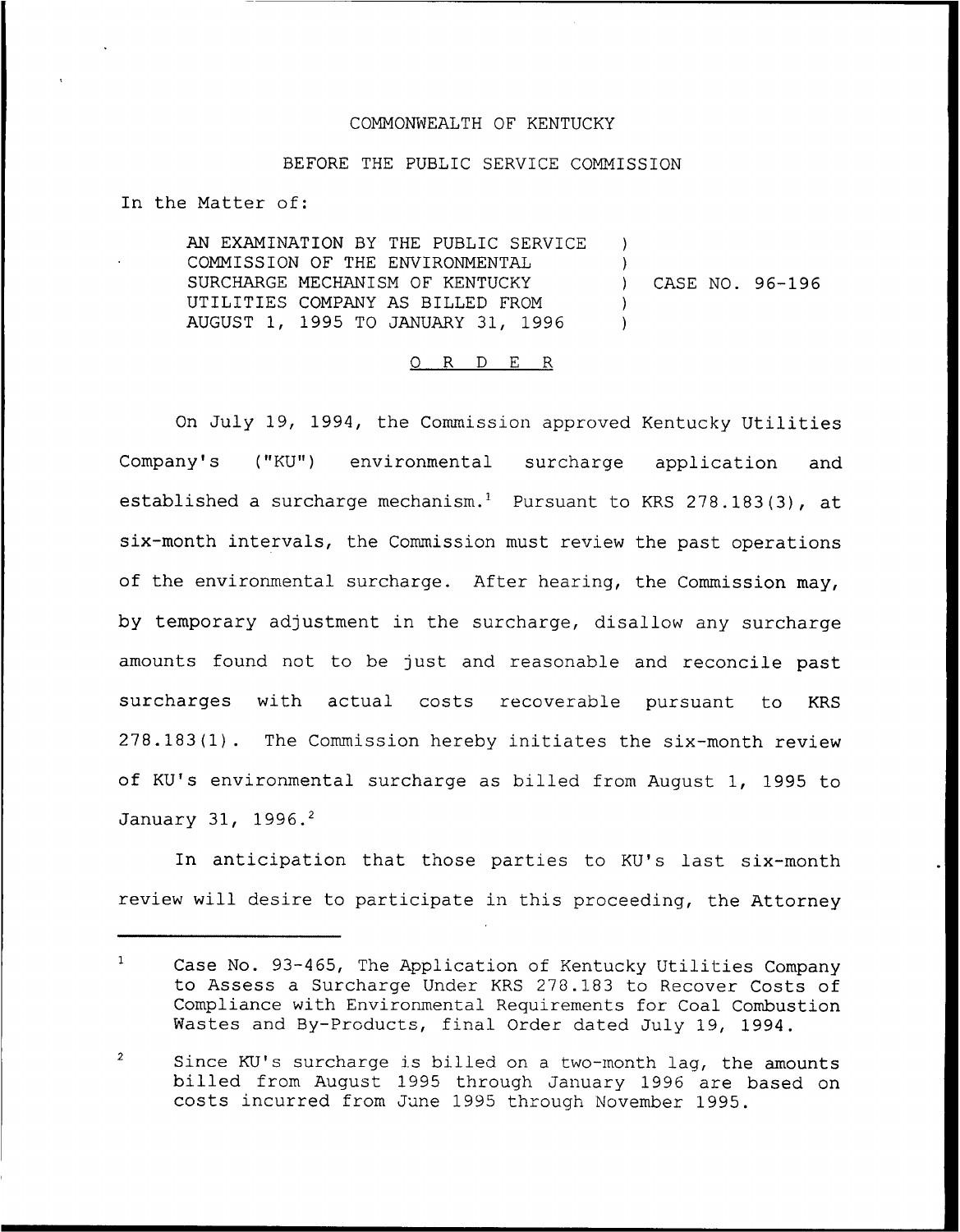General's Office ("AG"), Lexington-Fayette Urban County Government ("LFUCG"), and the Kentucky Industrial Utility Customers ("KIUC") will be deemed parties to this proceeding.

IT IS THEREFORE ORDERED that:

 $\ddot{\phantom{0}}$ 

1. The procedural schedule set forth in Appendix A, attached hereto and incorporated herein, shall be followed in this proceeding.

2. KU shall appear at the Commission's offices on the date set forth in Appendix A, to submit itself to examination on the application of its environmental surcharge as billed to consumers from August 1, 1995 through January 31, 1996.

3. KU shall give notice of the hearing in accordance with the provisions of 807 KAR 5:011, Section 8(5). At the time publication is requested, KU shall forward <sup>a</sup> duplicate of the notice and request to the Commission.

4. KU shall, within 14 days from the date of this Order, file the information requested in Appendix B, attached hereto and incorporated herein, along with its prepared direct testimony in support of the reasonableness of the application of its environmental surcharge mechanism during the review period.

5. All requests for information and responses thereto shall be appropriately indexed. All responses shall include the name of the witness who will be responsible for responding to questions

$$
-2-
$$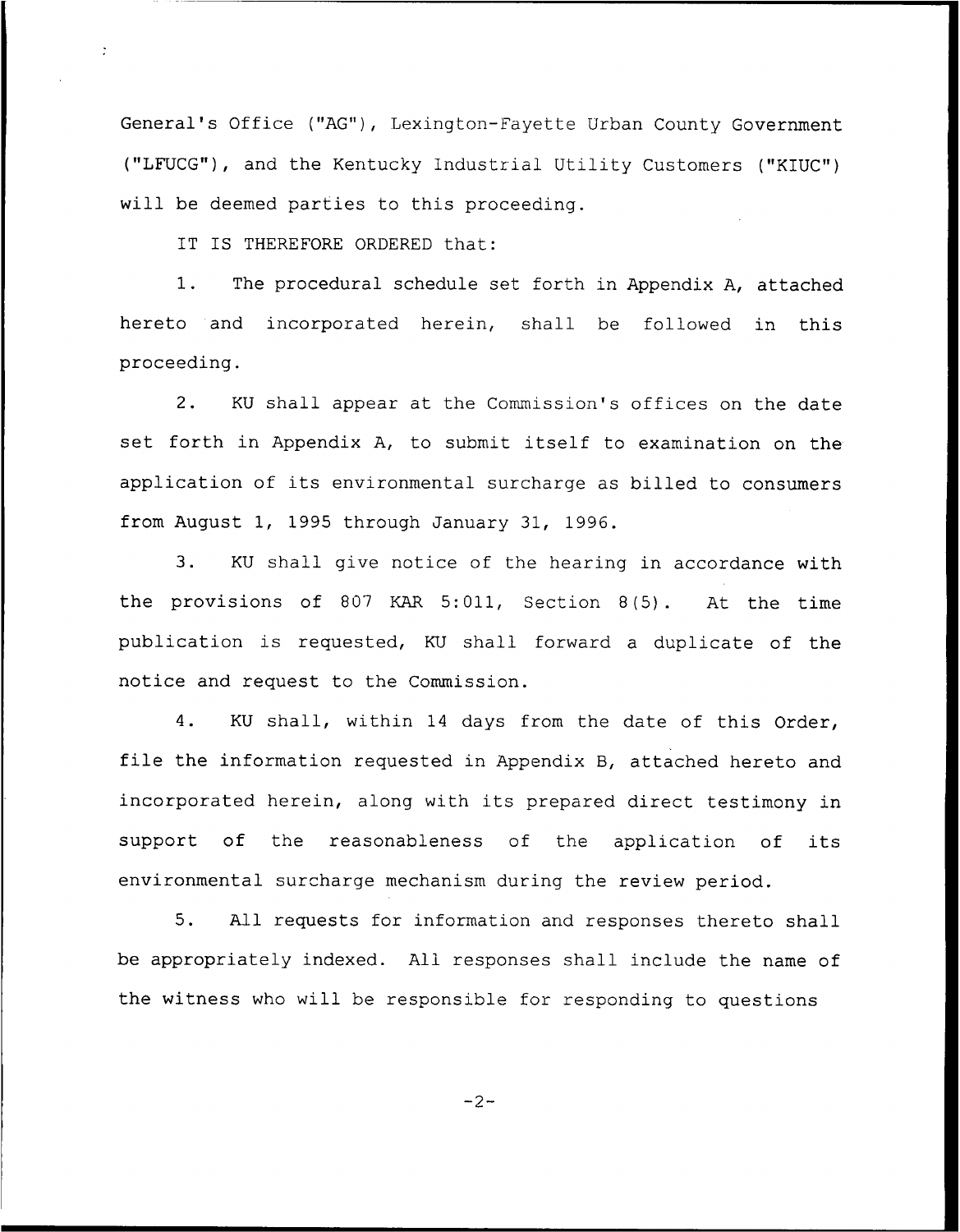related to the information, with copies to all parties of record and an original and 10 copies to the Commission.

6. The AG, LFUCG, and KIUC are granted full intervention in this proceeding.

7. KU's monthly environmental surcharge reports and supporting data for the review period shall be incorporated by reference into the record of this case.

Done at Frankfort, Kentucky, this 13th day of May, 1996.

PUBLIC SERVICE COMMISSION

Juda K Breathatt Chairma

Vice Chairma

Commissione  $m.$  Dave

ATTEST:

Executive Director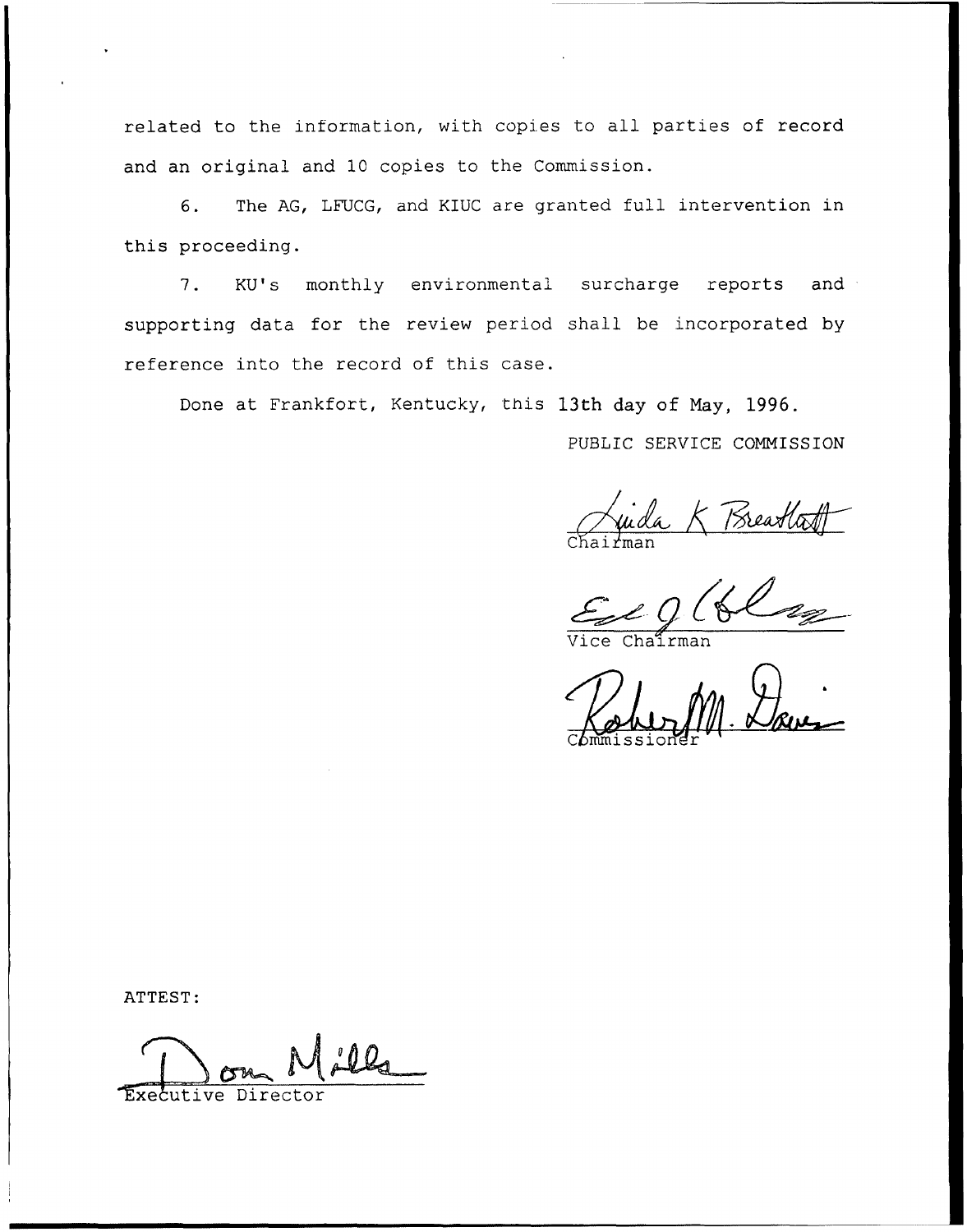## APPENDIX A

 $\langle \rangle$ 

 $\hat{\mathcal{A}}$ 

 $\ddot{\phantom{0}}$ 

# APPENDIX TO AN ORDER OF THE KENTUCKY PUBLIC SERVICE COMMISSION IN CASE NO. 96-196 DATED NAY 13, 1996

| KU shall serve responses to the information request<br>in Appendix B no later than $\ldots$                                                                                                                          | 05/28/96 |
|----------------------------------------------------------------------------------------------------------------------------------------------------------------------------------------------------------------------|----------|
| All additional requests for information to<br>KU shall be served no later than                                                                                                                                       | 06/06/96 |
| KU shall serve responses to additional<br>requests for information no later than                                                                                                                                     | 06/14/96 |
| Intervenor testimony, if any, in verified prepared<br>form shall be served no later than                                                                                                                             | 06/24/96 |
| All requests for information to Intervenors<br>shall be served no later than                                                                                                                                         | 07/03/96 |
| Intervenors shall serve responses to requests<br>for information no later than                                                                                                                                       | 07/17/96 |
| Last day for KU to publish notice of hearing date.                                                                                                                                                                   | 07/23/96 |
| Public Hearing is to begin at 10:00 a.m., Eastern<br>Daylight Time, in Hearing Room 1 of the Commission's<br>offices at 730 Schenkel Lane, Frankfort, Kentucky,<br>for the purpose of cross-examination of witnesses |          |
| of KU and Intervenors                                                                                                                                                                                                | 07/30/96 |
| Briefs shall be filed by                                                                                                                                                                                             | 08/27/96 |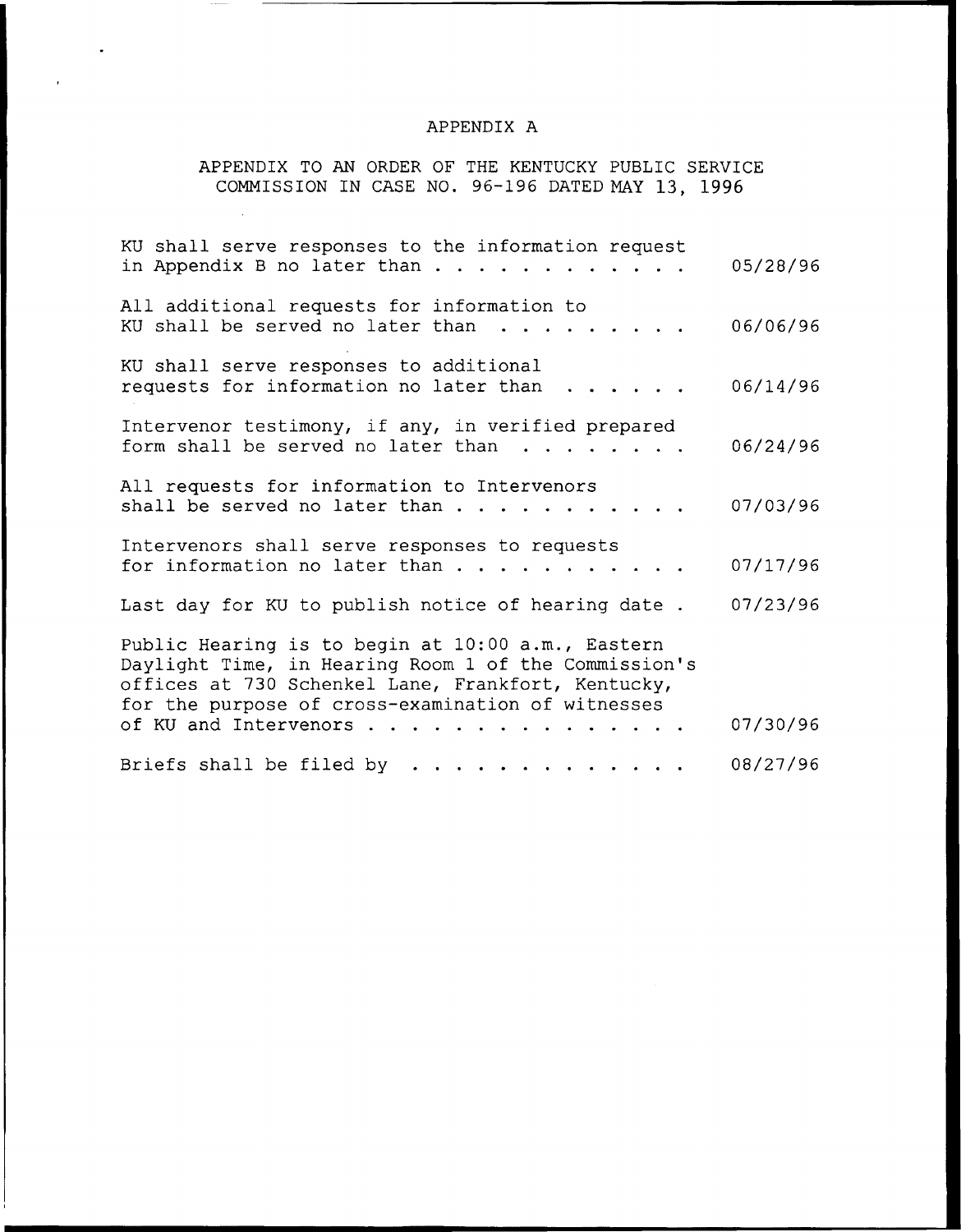#### APPENDIX B

# APPENDIX TO AN ORDER OF THE KENTUCKY PUBLIC SERVICE COMMISSION IN CASE NO. 96-196 DATEDMAY 13, 1996

### INITIAL INFORMATION REQUEST

1. Prepare ES Forms 4.0, 4.1, and 4.2 as identified in Appendix <sup>B</sup> to the July 19, 1994 Order in Case No. 93-465, reflecting the format modifications ordered in Case No. 95-445, for the billing period August 1995 through January 1996. The amounts reported on these forms should reflect the Commission's decisions announced in prior six-month environmental surcharge reviews. Include any supporting workpapers, assumptions, or other documents as necessary.

2. For each month in the billing period August 1995 through January 1996, provide the calculations, assumptions, workpapers, and other supporting documents used to determine the amounts KU has reported for Pollution Control Deferred Income Taxes and Pollution Control Deferred Investment Tax Credits.

3. Refer to ES Form 2.1, Plant, CNIP, and Depreciation Expense, for November 1995.

a. For each project listed, indicate the percentage of completion as of November 30, 1995.

b. For each project still in progress as of November 30, 1995, indicate whether the project was on schedule, behind schedule, or ahead of schedule. Provide the expected completion date if different from information filed in the Case No. 93-465 application, Lucas Exhibit 1.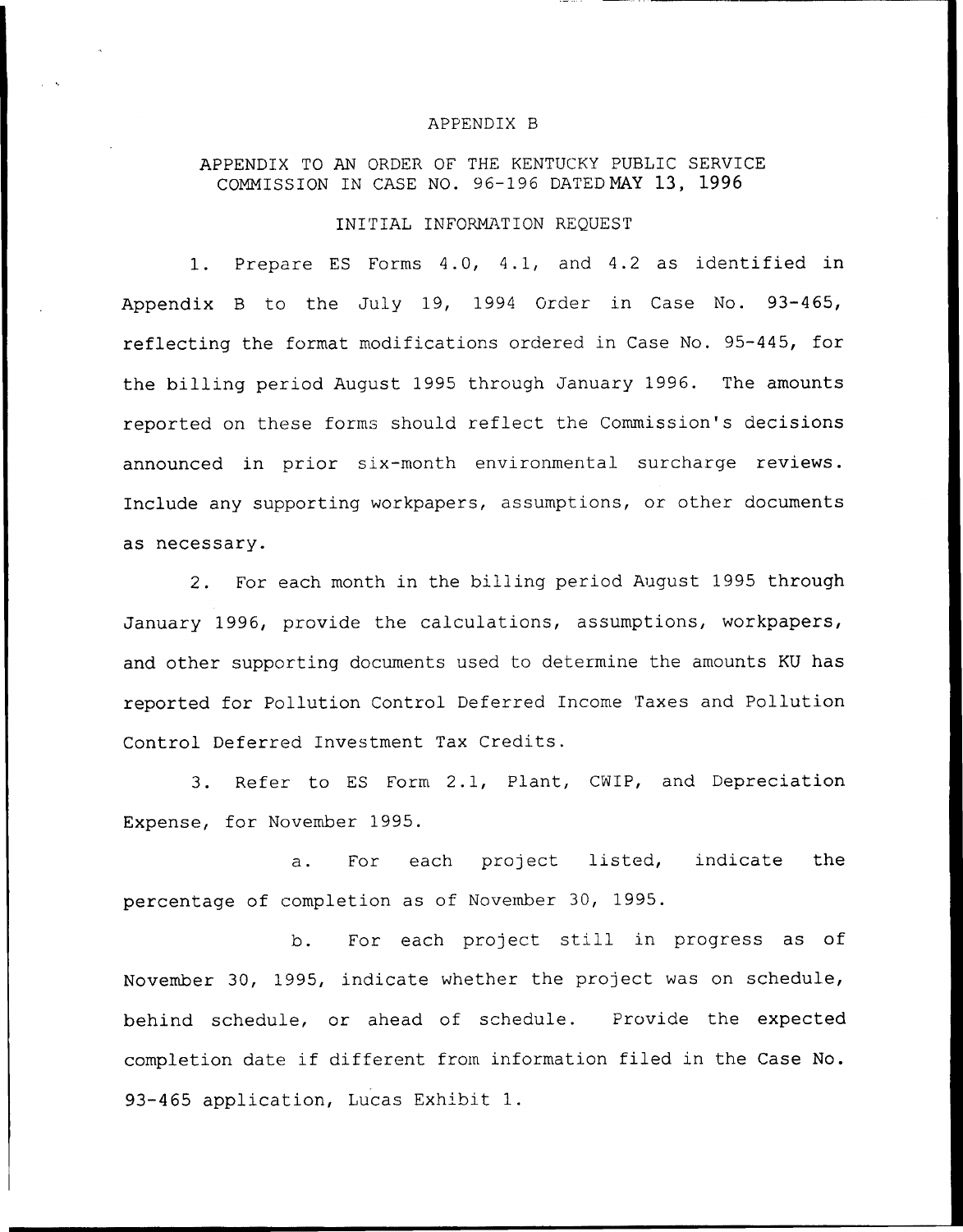4. Explain why the ending inventory of spare parts for the Ghent station has increased from \$810,896 in June 1995 to \$985,929 in November 1995, a net increase of approximately 21.6 percent.

5. Explain the changes in the following expense levels:

a. Tyrone - Subaccount No. 51207, Ash Handling -Maintenance, reported for August 1995.

b. Tyrone — Subaccount No. 51208, CEMS and Precipitator Maintenance, reported for August, September, and October 1995.

c. Green River — Subaccount No. 50205, Scrubber Operation, reported for September and October 1995.

d. Green River — Subaccount No. 51209, Scrubber Maintenance, reported for November 1995.

e. E. W. Brown — Subaccount No. 51207, Ash Handling — Maintenance, reported for August and September 1995.

f. Pineville — Subaccount No. 51208, CEMS and Precipitator Maintenance, reported for November 1995.

g. Ghent — Subaccount No. 51207, Ash Handling Maintenance, reported for September and October 1995.

h. Ghent — Subaccount No. 51209, Scrubber Maintenance, reported for August and September 1995.

6. Provide the ca'culations used to determine the weighted average cost of KU's emission allowance inventory as of November 30, 1995. Provide this calculation for both the 1995 vintage year

 $-2-$